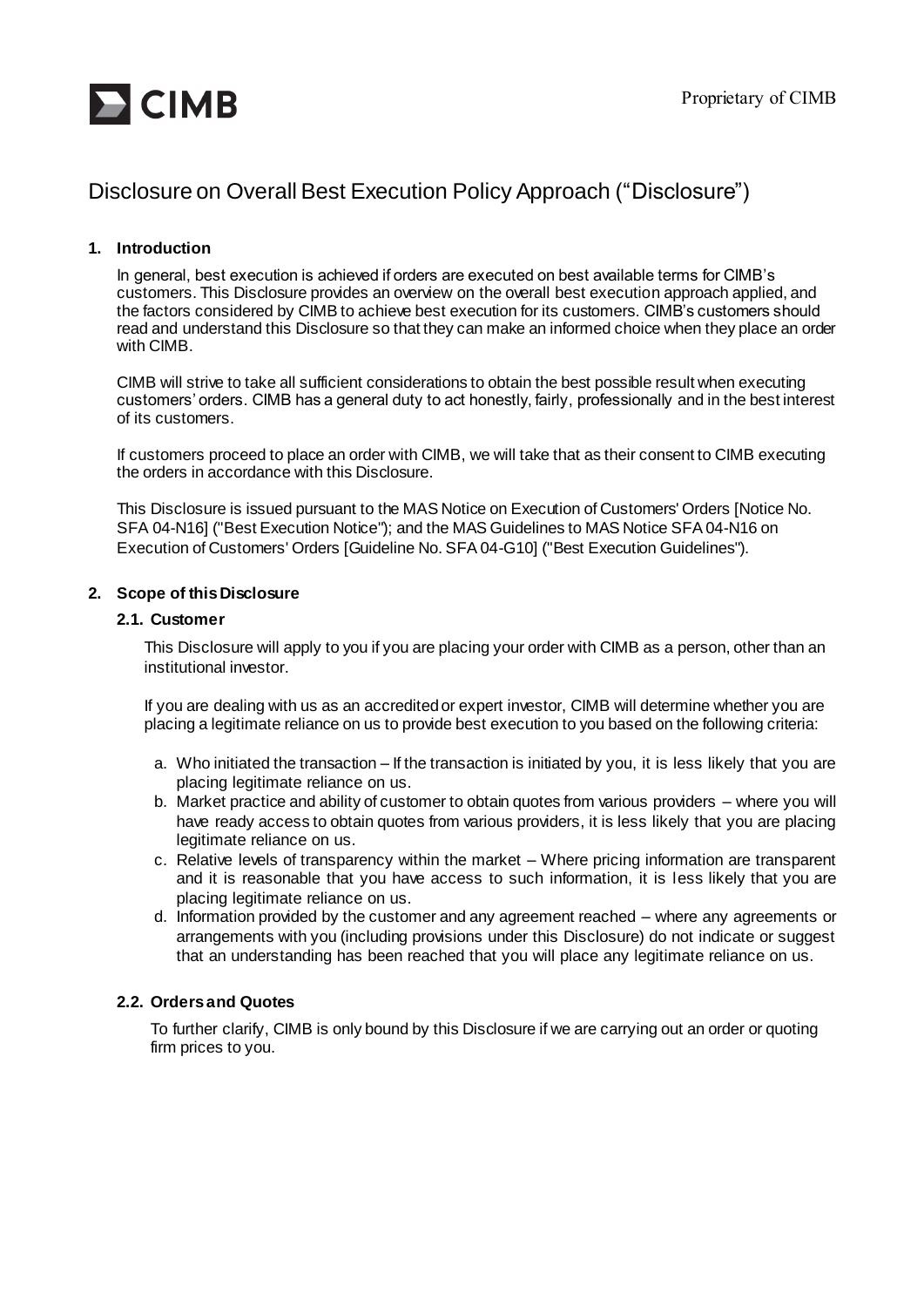

# **2.3. Products**

This Disclosure is applicable to capital market products that falls within the Monetary Authority of Singapore's (MAS) definition (under the Securities and Futures Act (SFA)) of securities, units in Collective Investment scheme ("CIS"), derivatives contract, and spot foreign exchange (FX) contracts for the purpose of leveraged FX trading.

# **2.4. Capacity**

CIMB is bound by this disclosure under its capacity as both Principal and Agent.

## **3. Application of Execution Factors**

Best Execution is the process by which CIMB seeks to obtain the best possible result for you when executing your orders. The best possible result will vary as CIMB must take into account a range of execution factors and determine its priorities, as described below:

## **3.1. Execution Factors**

CIMB considers the following as important to its customers when executing an order:

- i. Price the market price at which the order is executed
- ii. Cost any additional charges that may be incurred by its customers
- iii. Speed whether the execution needs to be done instantly. This is particularly important in fast moving markets
- iv. Likelihood of execution and settlement for e.g. to place an order at an execution venue or broker where it is more likely to get settled despite not having the best price.
- v. Size and nature of the order for e.g., the way a standard size order is executed may differ from an odd size order.
- vi. Market impact the likelihood of market impact if the order is executed or shown.
- vii. Other relevant considerations.

## **3.2. Other Factors Affecting Execution**

In determining the relative importance of the execution factors above, some of the factors below may be taken into consideration:

- i. Characteristic of the customer's order for example:
	- Size of order
- ii. Characteristic of product for example:
	- Listed or unlisted
	- Liquidity
	- Vanilla or complex
	- Asset class
	- Market conditions
- iii. Available execution venues and brokers for example
	- Single or multiple venues
	- Facing a trading venue, counterparties, broker, or an issuer
- iv. Availability of market data and quotes
- v. Other relevant criteria